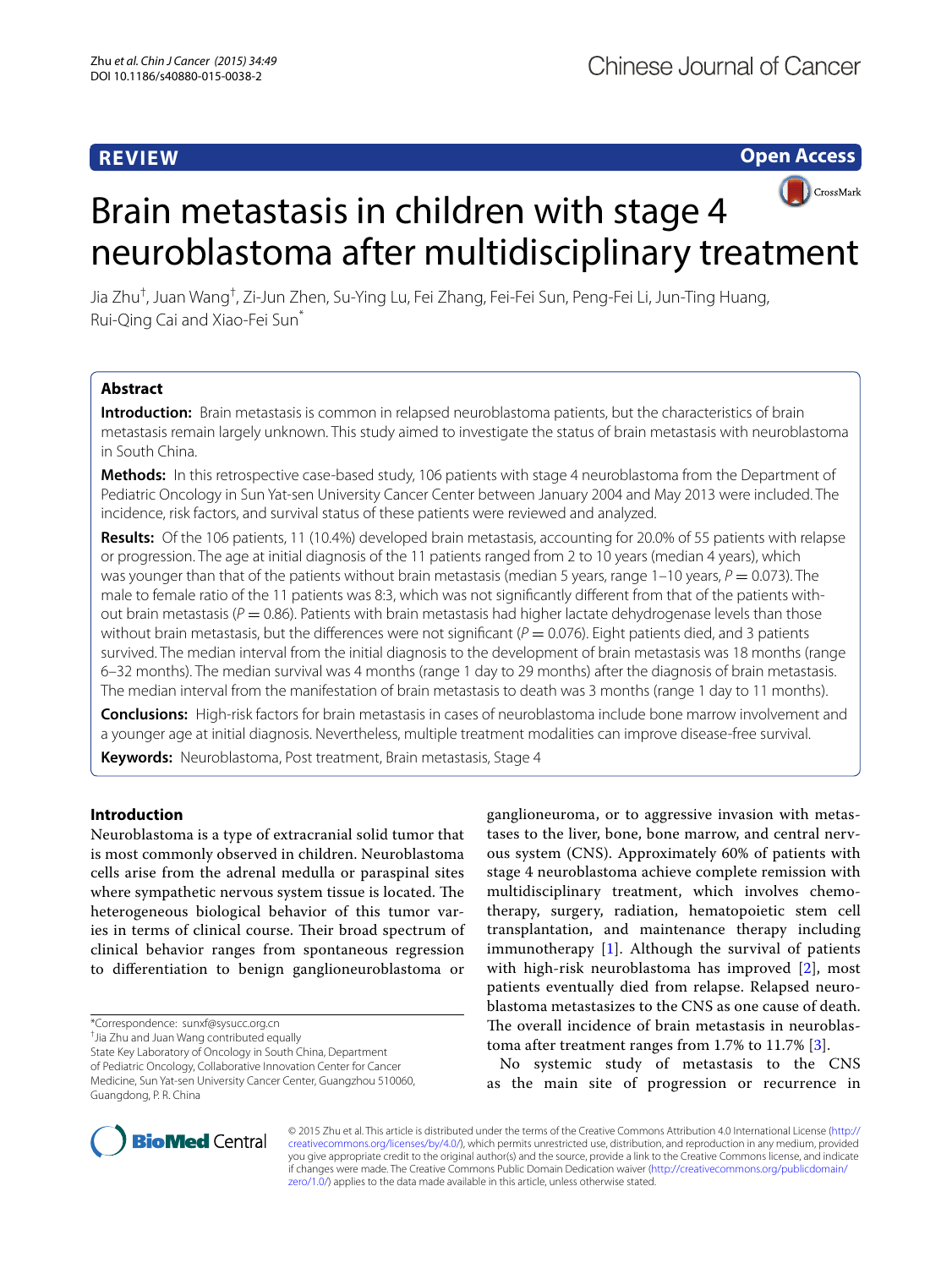neuroblastoma patients has been reported in China. We retrospectively analyzed the disease progression, recurrence, and metastases to the brain parenchyma, intraventricular areas, and medulla oblongata in patients with relapsed neuroblastoma at the Department of Pediatric Oncology in Sun Yat-sen University Cancer Center (SYSUCC). Our study aimed to gain insight into the incidence, risk factors, and prognosis of neuroblastoma patients with brain metastasis after multidisciplinary treatment.

## **Patients and methods**

### **Patient selection**

The clinical data of eligible patients with stage 4 neuroblastoma who were treated at the Department of Pediatric Oncology in SYSUCC between January 2004 and May 2013 were collected. These patients met the following criteria: (a) the patients with stage 4 neuroblastoma were younger than 18 years at the initial diagnosis; (b) brain metastasis was not observed at initial diagnosis; (c) the patients achieved complete response (CR) or partial response (PR) or had stable disease (SD) at the primary sites after multidisciplinary treatment according to the International Neuroblastoma Response Criteria [\[4\]](#page-5-3); and (d) the patients experienced the first occurrence of brain involvement after they achieved CR, PR or SD. The patients with primary brain tumors and those who had intracranial leptomeningeal metastasis or direct extension of tumors from the adjacent skull or dura mater were excluded.

#### *MYCN* **status and staging**

The *MYCN* amplification was detected by fluorescence in situ hybridization in neuroblastoma samples after 2008. The staging evaluation was performed according to the International Neuroblastoma Staging System (INSS) [[5\]](#page-5-4). Any primary neuroblastoma with dissemination to distant lymph nodes, the bone, bone marrow, liver, skin, and/or other organs was classified as stage 4 tumor.

#### **Definition of brain metastasis**

The diagnosis of brain metastasis was based on clinical characteristics and magnetic resonance imaging (MRI) results if cerebral biopsy was infeasible. The clinical symptoms of patients with brain metastasis included headache and vomiting. The MRI of brain metastasis showed that intracranial metastases were localized to the parenchyma, ventricles, leptomeninges, and medulla oblongata [[6\]](#page-5-5). Pathologic diagnosis of brain metastasis was performed by detecting the surgical specimens.

#### **Treatment**

Patients with high-risk stage 4 neuroblastoma, received multidisciplinary treatment including chemotherapy, surgery, radiotherapy, autologous stem cell transplant (ASCT), and maintenance therapy including immunotherapy.

#### *Chemotherapy*

Four to six cycles of induction chemotherapy were administered prior to surgery. First-line chemotherapy consisted of vincristine  $1.5 \text{ mg/m}^2$  on day 1, cyclophosphamide  $1.2-1.5$  g/m<sup>2</sup> on day 1, and doxorubicin 50 mg/  $m<sup>2</sup>$  on day 1 (CAV regimen), or cisplatinum 20 mg/m<sup>2</sup> on days 1–5 and etoposide 100 mg/m<sup>2</sup> on days 1–5 (EP regimen)/etoposide 100  $mg/m^2$  on days 1–4 and ifosfamide 1500 mg/m<sup>2</sup> on days  $1 \sim 4$  and cisplatinum 20 mg/m<sup>2</sup> on days  $1~4$  (VIP regimen), which were alternately administered at 3-week intervals. CAV and EP regimen were alternately administered at 3-week intervals before 2010. CAV and VIP regimen were alternately administered at 3-week intervals after 2010.

#### *Surgery*

An evaluation of extensive disease was performed after induction chemotherapy. Patients underwent surgery to remove the primary tumor as completely as possible. Evaluation of the extent of the tumor excision was based on the Shamberger criteria [[7\]](#page-5-6); the tumors were classified into three types: complete resection without macroscopic residual tumor, subtotal resection with  $\leq$ 20% residual tumor, and partial resection with 21%–50% residual tumor.

#### *Radiotherapy*

Radiotherapy was performed as consolidation therapy after chemotherapy and surgery. The target volume was delineated according to the imaging examination and surgery documentation. The target volume included the primary lesion. The lymphatic drainage area was covered if lymph node involvement was suspected. The prescribed doses were 1.8–2.0 Gy/d by using 6.0–8.0 MV X-ray and 18.0–40.0 Gy in total (median 25.6 Gy) with intensity-modulated radiation therapy (IMRT) [[7](#page-5-6)].

#### *Autologous stem cell transplant (ASCT)*

ASCT was performed in the patients with CR before 2008. The conditioning regimen included melphalan, carboplatin and etoposide.

#### *Maintenance therapy*

13-cis-retinoic acid was administered to high-risk patients following the completion of consolidation therapy. The dosage of 13-cis-retinoic was  $100-160$  mg/m<sup>2</sup> in two divided doses for consecutive 7 days every 14 days, lasting 1 year.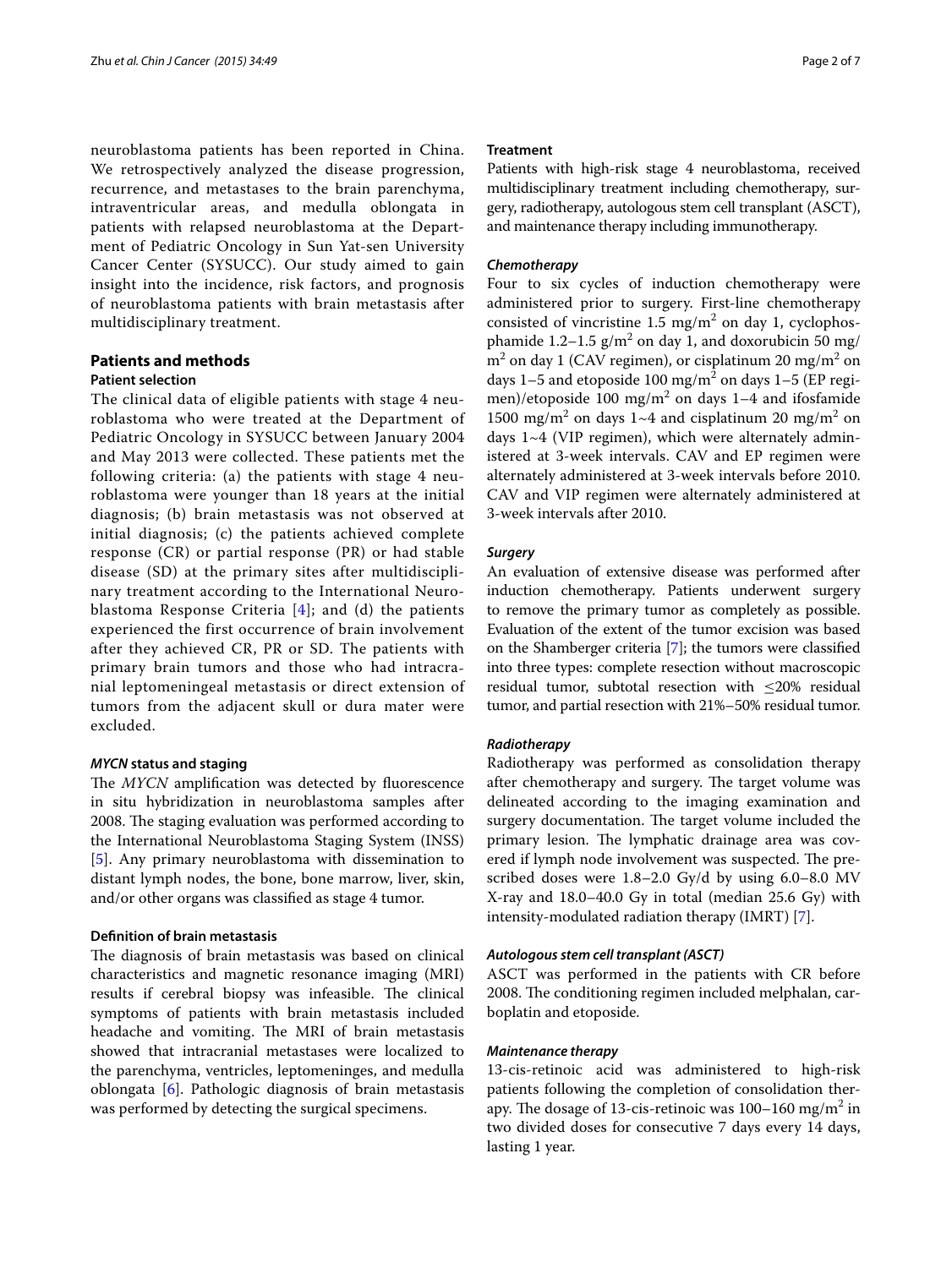Immunotherapy consisting of amplified human leukocyte antigen (HLA)-haploidentical donor immune cell infusion, cytokine-induced killer (CIK) cells, or natural killer (NK) cells was administered to selected patients with minimal residual disease or those who achieved CR after completion of chemotherapy, surgery, and radiotherapy [[1](#page-5-0)]. One patient received anti-GD2 antibody immunotherapy in Hong Kong University.

### *Salvage therapy*

When brain metastasis or recurrence occurred, salvage therapy including surgery, radiotherapy, and chemotherapy was administered.

Salvage radiotherapy: Patient 5 received radiotherapy 2 months after surgery. Patient 4 received radiotherapy 20 days after surgery. The radiotherapy for other patients is shown in Table [1](#page-2-0).

Salvage chemotherapy: Six patients were treated with 2 cycles (range 1–6 cycles) of chemotherapy that consisted of temozolomide and irinotecan at 3-week intervals; a combination of vincristine  $1.5 \, \text{mg/m}^2$  on day 1, irinotecan 20  $\text{mg/m}^2$  on days 1–5, and temozolomide 100 mg/m $^2$  on days 1–5 administered 1 h before irinotecan.

#### **Follow‑up**

Follow-up was performed by telephone, by mail, and in the clinic. The date of the last follow-up was December 31, 2013. The follow-up period was calculated from the time of initial diagnosis to death or the last follow-up, whichever occurred first.

#### **Statistical analysis**

The Kaplan–Meier method was used to calculate the overall survival (OS) and event-free survival (EFS). A Chi square test was used to compare variables in two dependent groups, and the Wilcoxon test was used to compare the age distribution between the presence and absence of brain metastasis. A value of *P* < 0.05 was considered statistically significant.

## **Results**

**Patient characteristics and outcomes after initial treatment** A total of 106 patients with stage 4 neuroblastoma were involved in this study. The patients comprised 70 boys and 36 girls, with a median age of 6 years (range  $1-18$  years).

Of the 106 children, 81 (76.4%) achieved CR, PR, or SD after multidisciplinary treatments. Twelve patients with CR received ASCT. After the completion of multidisciplinary treatment, all patients underwent maintenance therapy and were therefore followed up. The 5-year OS rate in patients who achieved the first CR or good PR was 45.9%. Of the 81 patients, 55 developed disease relapse and progression, including 11 patients who developed brain metastasis (Table [2](#page-3-0)).

Of the 11 patients whose brains were the initial site of recurrence or progression, 8 were boys and 3 were girls, with a median age of 4 years (range 2–10 years). Of the other 44 patients with initial relapse or progression at other sites, 30 were boys and 14 were girls, with a median age of 5 years (range 1–10 years). The overall incidence of CNS metastasis was 10.4% (11/106) in patients with stage

<span id="page-2-0"></span>**Table 1 Treatment strategies and outcomes of 8 patients with brain metastasis**

| Patient no. | <b>Metastatic site</b>                                                    | Surgery                                        | Radiotherapy                                                                         | Chemotherapy                                                                | Outcome                          |
|-------------|---------------------------------------------------------------------------|------------------------------------------------|--------------------------------------------------------------------------------------|-----------------------------------------------------------------------------|----------------------------------|
|             | Bilateral cerebral hemi-<br>sphere, right temporal<br>lobe                | No                                             | 32.4 Gy                                                                              | $IFO + VM26, 4 cycles$                                                      | Died                             |
| 2           | Right frontal lobe                                                        | Partial resection                              | 25.4 Gy                                                                              | $TMZ + CPT-11$ , 2 cycles; VIP,<br>5 cycles                                 | Died                             |
| 3           | Bilateral frontal lobes                                                   | <b>No</b>                                      | 25.2 Gy                                                                              | <b>No</b>                                                                   | Died                             |
| 4           | Right temporal lobe                                                       | Complete resection                             | 27.0 Gy whole brain<br>cranial irradia-<br>$tion + 30.0$ Gy localized<br>irradiation | $CPT-11 + TMZ$ , 6 cycles;<br>CPT-11 + Bevacizumab,<br>1 cycle              | Currently alive for<br>47 months |
| 5           | Right frontal lobe, left<br>cerebellum, left frontal<br>lobe, spinal cord | Partial resection of the<br>right frontal lobe | 30.0 Gy localized irra-<br>$diation + 30.0$ Gy spinal<br>cord irradiation            | $CPT-11 + TMZ$ , 2 cycles;<br>$CPT-11 + Nedapl-$<br>$atin + VCR$ , 5 cycles | Currently alive for<br>29 months |
| 6           | Left cerebellum, medulla                                                  | <b>No</b>                                      | 30.0 Gy localized irradia-<br>tion                                                   | $CPT-11 + VCR + TMZ, 4$<br>cycles; VIP, 1 cycle                             | Still alive for 30 months        |
| 7           | I eft frontal lobe                                                        | No                                             | No                                                                                   | $CPT-11 + TMZ$ , 1 cycle                                                    | Died                             |
| 8           | Left parietal lobe                                                        | <b>No</b>                                      | <b>No</b>                                                                            | $CPT-11 + TMZ$ , 2 cycles; $CPT-$<br>11 + Bevacizumab, 1 cycle              | Died                             |

*IFO* ifosfamide, *VM26* teniposide, *TMZ* temozolomide, *CPT-11* irinotecan, *VIP* etoposide, ifosfamide, and cisplatinum, *VCR* vincristine.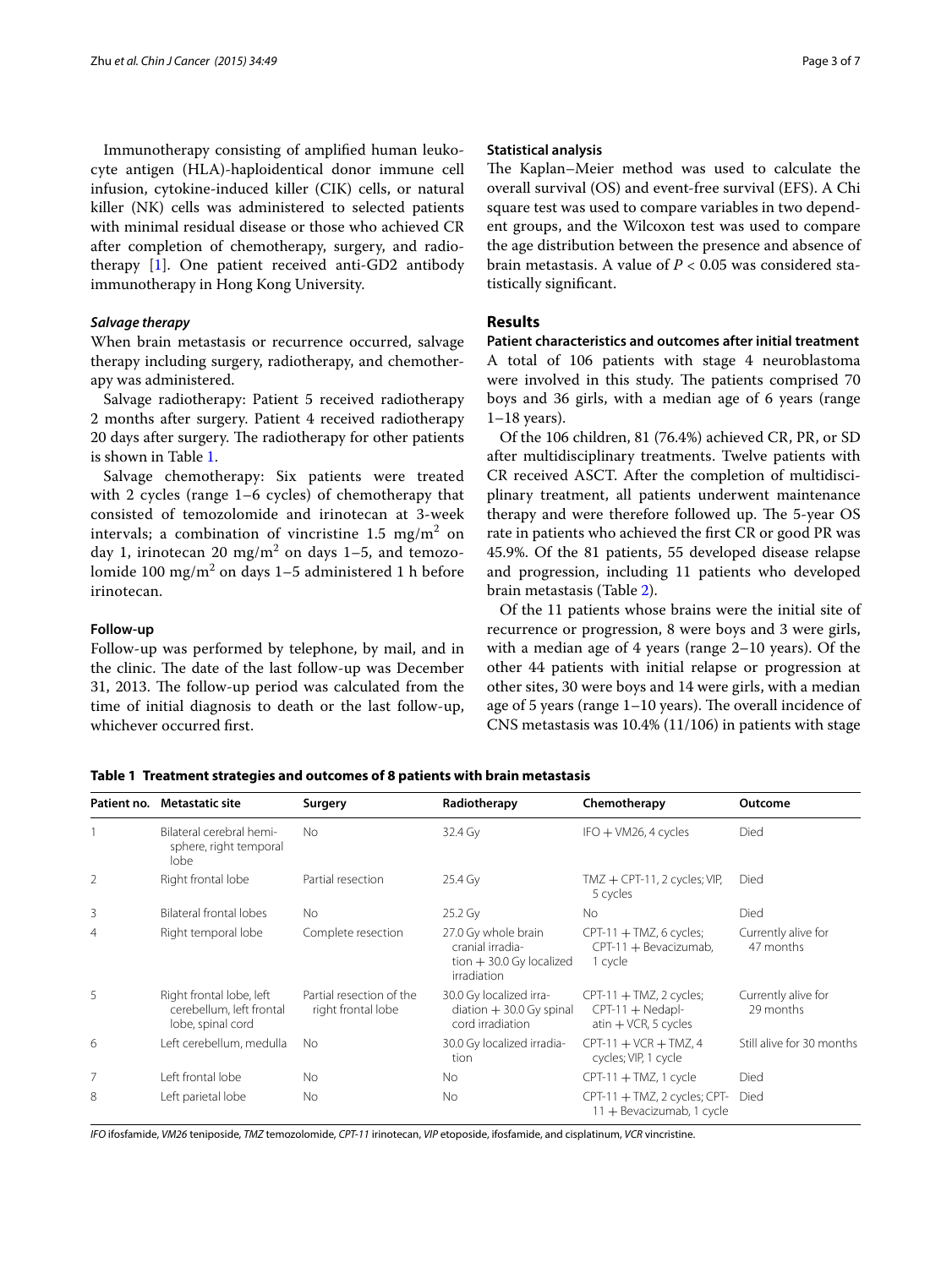| Variable                           | Patients with brain metastasis | Patients without brain metastasis | P value |  |
|------------------------------------|--------------------------------|-----------------------------------|---------|--|
| Total (cases)                      | 11                             | 44                                |         |  |
| Age (years)                        |                                |                                   |         |  |
| Median                             | $\overline{4}$                 | 5                                 | 0.073   |  |
| Range                              | $2 - 10$                       | $1 - 10$                          |         |  |
| Sex (cases)                        |                                |                                   |         |  |
| Male                               | 8                              | 30                                | 0.632   |  |
| Female                             | 3                              | 14                                |         |  |
| MYCN status (cases) <sup>a</sup>   |                                |                                   |         |  |
| Positive                           | $\overline{2}$                 | 6                                 | 0.572   |  |
| Negative                           | 5                              | 11                                |         |  |
| Bone marrow involvement (cases)    |                                |                                   |         |  |
| Yes                                | 11                             | 35                                | 0.101   |  |
| No                                 | $\mathbf 0$                    | 9                                 |         |  |
| Lactate dehydrogenase <sup>b</sup> |                                |                                   |         |  |
| Median (U/L)                       | 568                            | 353                               | 0.076   |  |
| Range (U/L)                        | 197-3,906                      | 188-3,903                         |         |  |
| 0-500 U/L (cases)                  | 6                              | 23                                | 0.533   |  |
| 501-1,000 U/L (cases)              | $\overline{4}$                 | 10                                |         |  |
| $>1,000$ U/L (cases)               | $\mathbf{1}$                   | 9                                 |         |  |
| Tumor response (cases)             |                                |                                   |         |  |
| <b>CR</b>                          | 8                              | 34                                | 0.719   |  |
| PR                                 | 1                              | 6                                 |         |  |
| SD                                 | $\overline{2}$                 | 4                                 |         |  |

<span id="page-3-0"></span>

| Table 2 Comparison of the clinical characteristics between relapsed patients with and without brain metastasis |  |  |  |  |  |  |  |  |
|----------------------------------------------------------------------------------------------------------------|--|--|--|--|--|--|--|--|
|----------------------------------------------------------------------------------------------------------------|--|--|--|--|--|--|--|--|

*CR* complete response, *PR* partial response, *SD* stable disease.

<sup>a</sup> For *MYCN* status, 4 of 11 patients with brain metastasis and 27 of 44 patients without brain metastasis had no available data.

 $b$  Of 44 patients without brain metastasis, 2 had no data of lactate dehydrogenase. Two and ten patients in group with brain metastasis and without brain metastasis respectively underwent autologous stem cell transplant.

4 neuroblastoma and was 20.0% (11/55) in patients with disease relapse or progression (Table [2\)](#page-3-0).

The 11 patients who developed brain metastases after multidisciplinary treatment had bone marrow involvement at the initial diagnosis; two of 11 received ASCT at initial treatment; in addition, the *MYCN* amplification was detected in two of these patients. After multidisciplinary treatment before brain metastasis occurred, 8 patients achieved CR, 1 achieved PR, and 2 had SD. The median interval from the initial diagnosis to the development of brain metastasis was 18 months (range 6–32 months). The frontal and temporal lobes were the most common sites of brain recurrence or metastasis, as observed in 10 of 11 patients. One patient had concurrent cerebellar metastasis, and 1 had metastasis to the medulla oblongata.

## **Outcomes of 11 neuroblastoma patients with metastasis to the CNS after treatment**

Of the 11 patients with CNS metastasis, 3 died at 1, 18, and 30 days, respectively, after giving up treatment; 8 received salvage therapy as shown in Table [1](#page-2-0).

Of the 8 patients who were treated with salvage chemotherapy, 2 patients with *MYCN* amplification died: 1 died 3 months after the time of the detection of brain metastasis, and 1 died 10 months after the detection of brain metastasis; of the 5 patients without *MYCN* amplification, 3 were still alive at the last follow-up, and 2 died. One patient with unknown *MYCN* status died (Table [1\)](#page-2-0).

#### **Survival time from CNS metastasis**

After a median follow-up time of 24 months, 8 of the 11 patients died from tumor progression. The remaining 3 patients were alive for 29, 30, and 47 months, respectively, after the initiation of multidisciplinary therapy. The median OS was 25 months (range 9–47 months) for the 11 patients. The median interval from the initial diagnosis to the development of brain metastasis was 18 months (range 6–32 months). The median survival after the development of metastases in the CNS was 4 months (range 1 day to 29 months).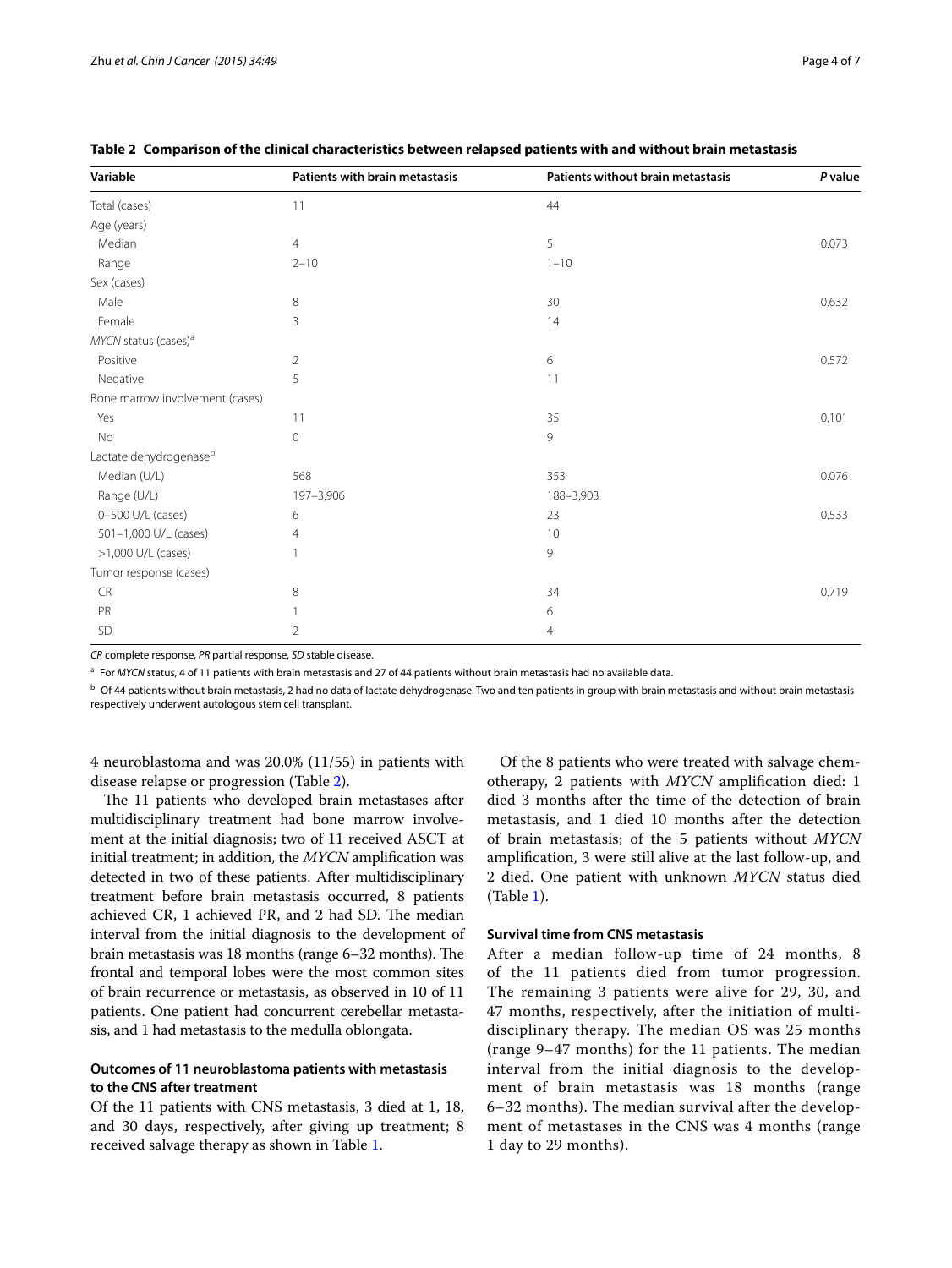#### **Discussion**

Neuroblastoma is the most common extracranial solid tumor in children. Although multidisciplinary treatment including chemotherapy, surgery, radiotherapy, ASCT, and maintenance therapy with 13-cis-retinoic acid can induce the complete remission of high-risk neuroblastoma, most patients die from relapse and metastasis. Metastasis to the brain, which is a site of relapse or progression, is one such cause of death. In this study, we analyzed the incidence, clinical characteristics, and prognosis of brain metastases in cases of neuroblastoma in the absence of anti-GD2 monoclonal antibodies.

Our study indicated that the incidence of brain metastasis in patients with high-risk neuroblastoma was 10.4% (11/106). For the high-risk neuroblastoma patients who achieved a first CR or PR or had SD, the incidence of brain metastasis was 20.0% (11/55). All of the patients with brain metastases had bone marrow involvement. The median age of the 11 patients with brain metastases was younger than the age of the patients without brain metastasis. Three patients were alive at 29, 30, and 47 months, respectively, after the initiation of multidisciplinary therapy. The median OS was 25 months (range 9–47 months) for the 11 patients, and the median interval from the initial diagnosis to the development of brain metastasis was 18 months (range 6–32 months). The median survival after the development of CNS metastasis was 4 months (range 1 day to 29 months). Metastatic sites were located primarily in the frontal and temporal lobes.

The cooperative clinical trials in advanced countries have shown that the overall incidence of CNS metastasis increased from 1.7% to 11.7% in patients who were treated with protocols from N4-N5 to N6-N7 and had prolonged survival [[3\]](#page-5-2). With respect to chemotherapy, the Memorial Sloan-Kettering Cancer Center uses cycles of cisplatin, etoposide, cyclophosphamide, doxorubicin, and vincristine to treat patients with high-risk and metastatic neuroblastoma [[8](#page-5-7)]. Post-N4 and post-N5 consolidation therapy consists of high-dose melphalan- or thiotepa-based chemotherapy with autologous bone marrow rescue [[9\]](#page-5-8). The consolidative treatment with N6 and N7 protocols involves immunotherapy with the anti-GD2 murine monoclonal antibody 3F8, either alone or labeled with  $131$ I. The survival of patients with high-risk neuroblastoma increased to >38%. Of the 127 newly diagnosed patients with stage 4 neuroblastoma, 8 (6.3%) developed isolated CNS metastasis [\[9](#page-5-8)]. Our cancer center treated patients with high-risk neuroblastoma with similar chemotherapy protocols but without the anti-GD2 murine monoclonal antibody. In our study, the survival of patients was improved, but brain metastasis occurred more frequently. Paulino et al. [\[6](#page-5-5)] reported that brain metastases developed in 8% (9 of 113) of neuroblastoma patients. In our study, 11 patients with stage 4 neuroblastoma developed brain metastases after receiving multidisciplinary treatment and had bone marrow involvement but had not brain metastasis at the initial diagnosis. The incidence of brain metastasis in our center was slightly higher than that in other developed countries. High-intensity chemotherapy and ASCT failed to prevent CNS relapse or progression, although highintensity chemotherapy prolonged the survival of highrisk patients with neuroblastoma [\[10,](#page-5-9) [11](#page-5-10)]. Among our patients with brain metastasis, 2 patients received ASCT at initial therapy and 1 case also received anti-GD2 antibody in Hong Kong University after ASCT. These patients still relapsed and had brain metastasis. It was similar to the report from Choi  $[11]$  $[11]$  that 4/11 had brain metastasis after CD34(+) transplantation.

The risk factors associated with the development of brain metastasis in neuroblastoma patients are controversial. Lumbar puncture, high levels of serum lactate dehydrogenase (LDH), and orbital metastases at the time of diagnosis were associated with brain metastasis [\[8](#page-5-7)]. Based on the limited number of patients in our center, age and bone marrow involvement at initial diagnosis were associated with the subsequent development of brain metastasis, although the difference was not statistically significant between the groups with and without brain metastasis. We hypothesized that the hematogenous spread from infiltrated bone marrow may break through the immature blood–brain barrier (BBB) and develop into brain metastases. The level of LDH has also been determined to be a prognostic factor [[10\]](#page-5-9). A high level of serum LDH was found to represent in the patients with a higher tumor burden. Kramer et al. [[8\]](#page-5-7) found that elevated serum LDH  $(>1,500 \text{ U/mL})$  was also a significant risk factor for brain metastasis. The difference in LDH levels was not statistically significant between the two groups with and without brain metastasis in our study. It may be that the patients with higher levels of serum LDH died prior to the development of brain metastasis. Our results indicated no significant difference in *MYCN* amplification between the groups with and without brain metastasis. Further studies will be necessary to test the role of *MYCN* amplification in the development of brain metastasis. The *MYCN* amplification was associated with an advanced stage of neuroblastoma and rapid progression [\[12](#page-5-11)]. Some patients with *MYCN* amplification died before the development of brain metastasis. In our study, 2 patients with *MYCN* amplification died 3 months after brain metastasis, suggesting that *MYCN* amplification facilitates tumor growth and metastatic potential.

Traditionally, neuroblastoma patients with brain metastasis had a poor prognosis, and in China, parents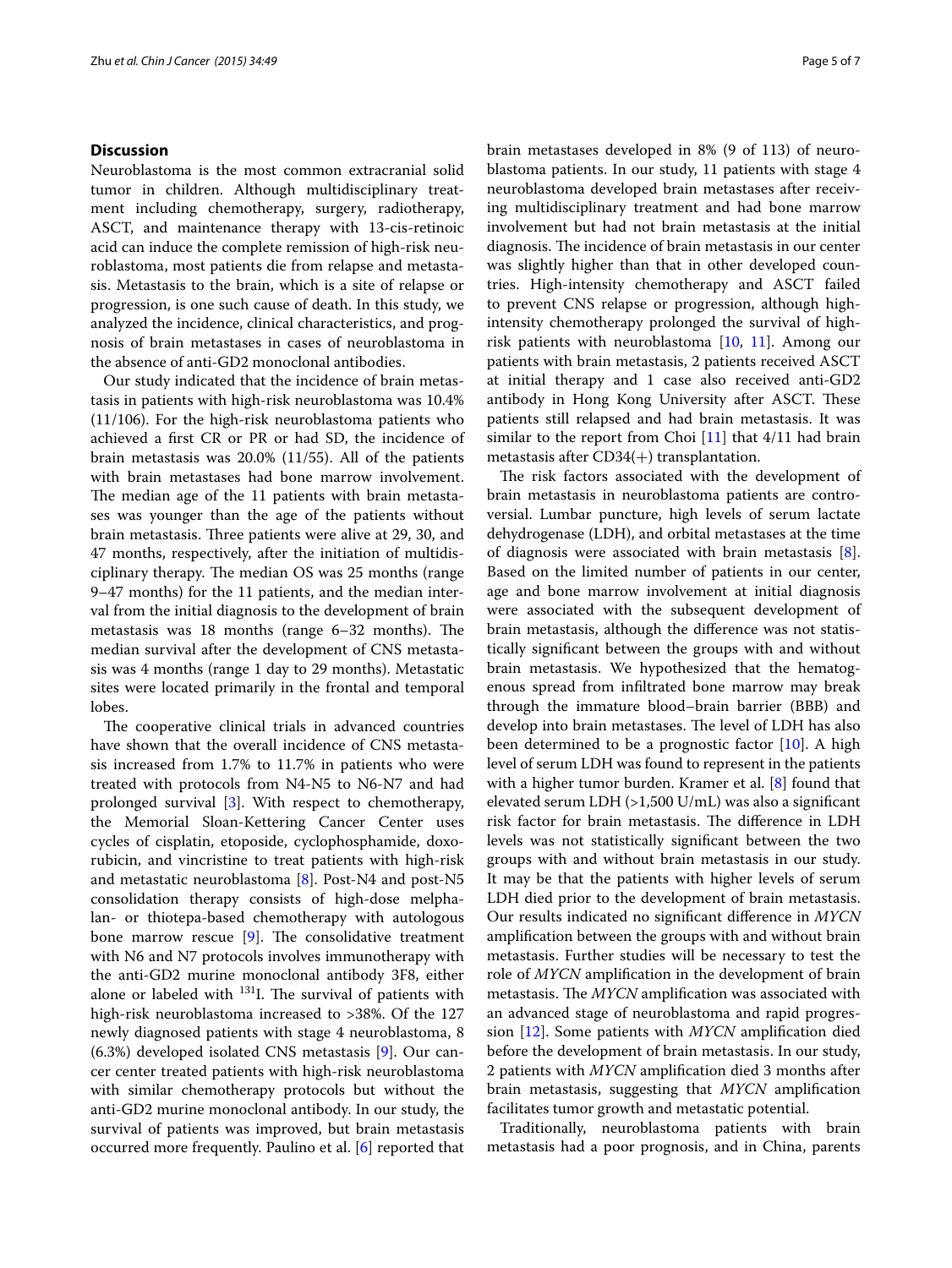of these patients tended to refuse further therapy once brain metastasis was diagnosed. Based on a set of limited cases, we found that patients with isolated CNS metastasis whose brain lesions were completely resected or demonstrated a good response to chemotherapy like other chemo-sensitive CNS tumors, for example CNS germ cell tumors [\[13\]](#page-5-12), had a better prognosis and a prolonged survival. In our study, 3 patients with brain metastasis are alive after salvage therapy. Bone marrow infiltration of Patient 4 resolved soon after chemotherapy. He underwent complete removal of brain tumor, cranial radiotherapy 20 days following surgery and achieved a CR; his mental and motor statuses remained normal until the last follow-up, and he returned to school. The other 2 surviving patients underwent incomplete resection of the brain metastases and survived with tumors.

The combination of vincristine, temozolomide, and irinotecan (VIT) was effective against refractory neuroblastoma [\[14\]](#page-6-0). The regimen VIT can cross the BBB. If temozolomide is administered 1 h prior to irinotecan, the two agents have a synergetic antineoplastic activity for brain and bone marrow metastases. Irinotecan is a camptothecin prodrug, and its active metabolite (SN-38) inhibits the nuclear enzyme topoisomerase I. The temozolomide-induced formation of O<sup>6</sup>-methylguanine adducts alkylate or methylate DNA, and therefore it facilitates the creation of topoisomerase I/DNA complexes. The concentration of temozolomide in the serum reaches its peak 1 h after administration, suggesting that DNA-methylating agents could potentially augment the activity of camptothecins [[14\]](#page-6-0). Four patients achieved PR after receiving VIT chemotherapy. Patient 4 responded well to chemotherapy with irinotecan, resulting in CR in the bone marrow and disease-free survival of 47 months. Kramer et al. [\[15\]](#page-6-1) evaluated the addition of compartmental intrathecal antibody-based radioimmunotherapy (cRIT) in neuroblastoma patients with metastatic CNS neuroblastoma following surgery, craniospinal irradiation, and chemotherapy; finally, 17 of the 21 patients who were treated with cRIT salvage therapy were alive 7–74 months (median 33 months) after CNS relapse, and the remaining patients were free of CNS metastasis.

Our study had some limitations. The detection of *MYCN* status was not previously performed in all patients. Immunotherapy that targets the molecules expressed in neuroblastoma cells warrants further investigation and may be used to prevent brain metastasis.

#### **Conclusions**

In summary, our study suggests that the incidence of brain metastasis increased in neuroblastoma patients with a prolonged survival. High-risk factors may include bone marrow involvement and a younger age at initial diagnosis. Patients with brain lesions that are completely resected and those with a CR to chemotherapy and radiotherapy in terms of resolution of bone marrow involvement may have a better prognosis.

#### **Authors' contributions**

JZ and JW conceived of the study and participated in its design and coordination. SYL and FZ performed the telomere assays. FFS, PFL, JTH, and RQC performed the statistical analyses and interpretation. ZJZ and XFS drafted the manuscript. All authors read and approved the final manuscript.

#### **Acknowledgements**

The authors acknowledge Yuan-Hong Gao for his assistance in preparation of the manuscript.

#### **Compliance with ethical guidelines**

#### **Competing interests**

The authors declare that they have no competing interests.

Received: 24 June 2015 Accepted: 8 July 2015 Published online: 14 September 2015

#### **References**

- <span id="page-5-0"></span>Zhang F, Sun XF, Li YQ, Zhen ZJ, Zheng HX, Zhu J, et al. Safety of in vitro amplified HLA-haploidentical donor immune cell infusions for childhood malignancies. Chin J Cancer. 2013;32(12):661–6.
- <span id="page-5-1"></span>2. Weinstein JL, Katzenstein HM, Cohn SL. Advances in the diagnosis and treatment of neuroblastoma. Oncologist. 2003;8(3):278–92.
- <span id="page-5-2"></span>3. Osawa SI, Kumabe T, Saito R, Sonoda Y, Niizuma H, Watanabe M, et al. Infratentorial brain metastases of pediatric non-epithelial malignant tumors: three case reports. Brain Tumor Pathol. 2011;28(2):167–74.
- <span id="page-5-3"></span>4. Mazloom A, Louis CU, Nuchtern J, Kim E, Russell H, Allen-Rhoades W, et al. Radiation therapy to the primary and postinduction chemotherapy MIBG-avid sites in high-risk neuroblastoma. Int J Radiat Oncol Biol Phys. 2014;90(4):858–62.
- <span id="page-5-4"></span>5. Meany HJ, London WB, Ambros PF, Matthay KK, Monclair T, Simon T, et al. Significance of clinical and biologic features in Stage 3 neuroblastoma: a report from the International Neuroblastoma Risk Group project. Pediatr Blood Cancer. 2014;61(11):1932–9.
- <span id="page-5-5"></span>6. Paulino AC, Nguyen TX, Barker JL Jr. Brain metastasis in children with sarcoma, neuroblastoma, and Wilms' tumor. Int J Radiat Oncol Biol Phys. 2003;57(1):177–83.
- <span id="page-5-6"></span>7. Wang J, Zhen ZJ, Liu JC, Liu ZW, Zhu J, Cai Y, et al. The value of primary site radiotherapy in stage 4 high risk neuroblastoma. Zhonghua Fang She Zhong Liu Xue Za Zhi. 2012;21(1):13–5 **(in Chinese)**.
- <span id="page-5-7"></span>8. Kramer K, Kushner B, Heller G, Cheng N. Neuroblastoma metastatic to the central nervous system. The Memorial Sloan-Kettering Cancer Center experience and a literature review. Cancer. 2001;91(8):1510–9.
- <span id="page-5-8"></span>9. Sidi-Fragandrea V, Hatzipantelis E, Panagopoulou P, Fragandrea I, Anastasiou A, Koliouskas DE. Isolated central nervous system recurrence in a child with stage IV neuroblastoma. Pediatr Hematol Oncol. 2010;27(5):387–92.
- <span id="page-5-9"></span>10. Kushner B, Kramer K, Modak S, Kernan NA, Reich LM, Danis K, et al. Topotecan, thiotepa, and carboplatin for neuroblastoma: failure to prevent relapse in the central nervous system. Bone Marrow Transpl. 2006;37(3):271–6.
- <span id="page-5-10"></span>11. Choi H, Koh S, Park E, Shin HY, Ahn HS. CNS recurrence following CD34<sup>+</sup> peripheral blood stem cell transplantation in stage 4 neuroblastoma. Pediatr Blood Cancer. 2005;45(1):68–71.
- <span id="page-5-11"></span>12. Kushner BH, Kramer K, Modak S, Yataghene K, Cheung NK. High-dose cyclophosphamide-irinotecan-vincristine for primary refractory neuroblastoma. Eur J Cancer. 2011;47(1):84–9.
- <span id="page-5-12"></span>13. Sun XF, Zhang F, Zhen ZJ, Yang QY, Xia YF, Wu SX, et al. The clinical characteristics and treatment outcome of 57 children and adolescents